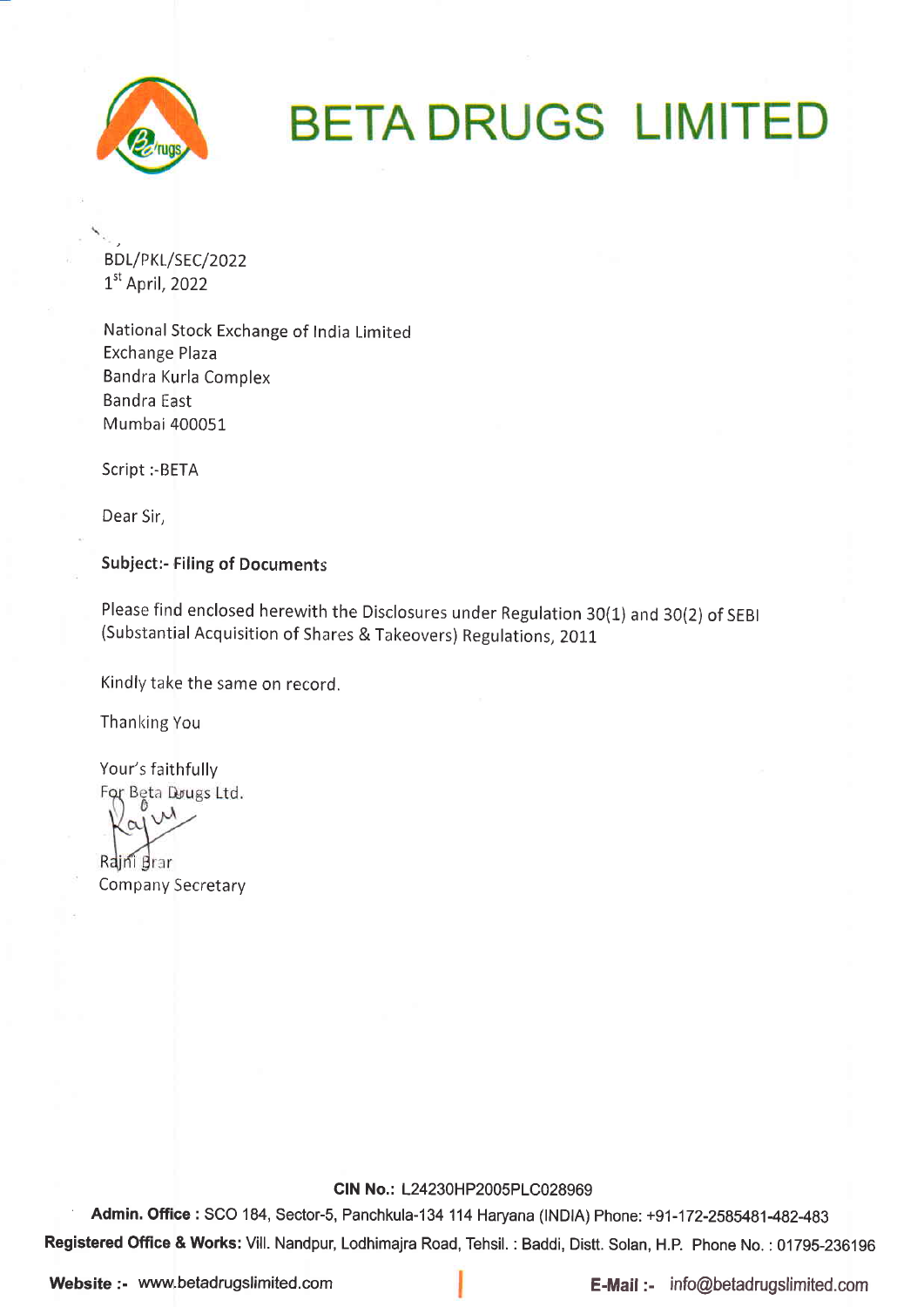$1<sup>st</sup>$  April, 2022

To,

The Company Secretary Beta Drugs Limited Village Nandpur Lodhimajra Road Baddi-174101

Dear 5ir,

Subject:- Disclosures under Regulation 30(1) and 30(2) of SEBI (Substantial Acquisition of Shares & Takeovers) Regulations, 2011

We being a promoter are submitting herewith the aggregate shareholding of our company as on 3Lo3.2022 in terms of Regulation 30(1) and 30(2) of SEBI (Substantial Acquisition of Shares & Takeovers) Regulations, 2011.

We believe you will find the said disclosures in order.

Kindly take the same on record,

Thanking You

Your's faithfully

Rahul Batra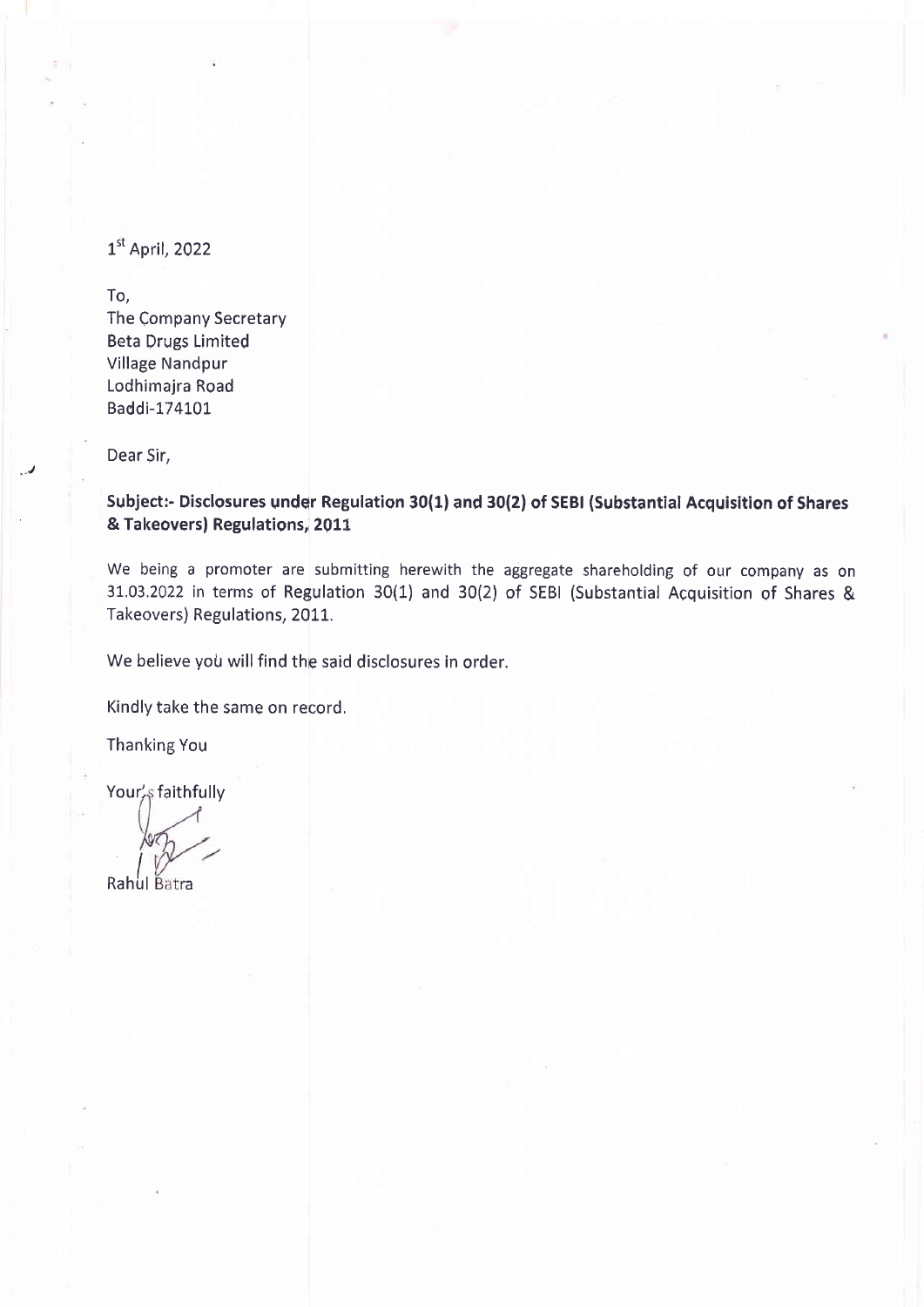# <u>Format for Disclosures under Regulation 30(1) and 30(2) of SEBI (Substantial<br>Acquisition of Shares & Takeovers) Regulations, 2011</u>

## Part-A. Details of Shareholding

|                                 | 1. Name of the Target Company (TC)                                                                                                                                                                                                                                                                             | <b>BETA DRUGS LIMITED</b>                |                                                                      |                      |                                             |
|---------------------------------|----------------------------------------------------------------------------------------------------------------------------------------------------------------------------------------------------------------------------------------------------------------------------------------------------------------|------------------------------------------|----------------------------------------------------------------------|----------------------|---------------------------------------------|
| 2.                              | Name(s) of the Stock Exchange(s) where the<br>shares of the TC are listed                                                                                                                                                                                                                                      | National Stock Exchange of India Limited |                                                                      |                      |                                             |
|                                 | 3. Particulars of the shareholder(s):                                                                                                                                                                                                                                                                          |                                          |                                                                      |                      |                                             |
| а.                              | Name of person(s) together with Person Acting<br>in Concert (PAC) whose total holding (including<br>that in the form of shares, warrants, convertible<br>securities and any other instrument that would<br>entitle the holder to receive shares in the TC) is<br>more than 25% of the voting rights of the TC. | Name                                     | <b>No. of Shares</b>                                                 |                      | %age                                        |
|                                 | or                                                                                                                                                                                                                                                                                                             |                                          |                                                                      |                      |                                             |
| b.                              | Name(s) of promoter(s),<br>member of the<br>promoter group and PAC with him.                                                                                                                                                                                                                                   | 1.                                       | Vijay Kumar Batra<br>63,14,828                                       |                      | 65.68%                                      |
|                                 |                                                                                                                                                                                                                                                                                                                | Rahul Batra<br>2.                        | 37,250                                                               |                      | 0.39%                                       |
|                                 |                                                                                                                                                                                                                                                                                                                | 3. Varun Batra                           | 33,230                                                               |                      | 0.34%                                       |
|                                 |                                                                                                                                                                                                                                                                                                                | Neeraj Batra<br>4.                       | 26,835                                                               |                      | 0.28%                                       |
|                                 |                                                                                                                                                                                                                                                                                                                | Aditi Batra<br>5.                        |                                                                      | 590                  | 0.01%                                       |
|                                 |                                                                                                                                                                                                                                                                                                                | Heena Batra<br>6.                        |                                                                      | 590                  | 0.01%                                       |
|                                 |                                                                                                                                                                                                                                                                                                                | <b>Total</b>                             |                                                                      | 64,13,323            | 66.71%                                      |
| 4.                              | Particulars of the shareholding of person(s)<br>mentioned at (3) above                                                                                                                                                                                                                                         | Number of<br>shares                      | % w.r.t. total<br>share /voting<br>capital<br>wherever<br>applicable | diluted<br>$(\star)$ | % of total<br>share/voting<br>capital of TC |
| b)<br>$\mathsf{c})$<br>d)<br>e) | As on March 31 <sup>st</sup> of the year, holding of:<br>a) Shares<br>Voting Rights (otherwise than by shares)<br>Warrants,<br><b>Convertible Securities</b><br>Any other instrument that would entitle the<br>holder to receive shares in the TC.                                                             | 64, 13, 323                              | 66.71%                                                               |                      | 66.71%                                      |
|                                 | Total                                                                                                                                                                                                                                                                                                          | 64, 13, 323                              | 66.71%                                                               |                      | 66.71%                                      |

**Paper**